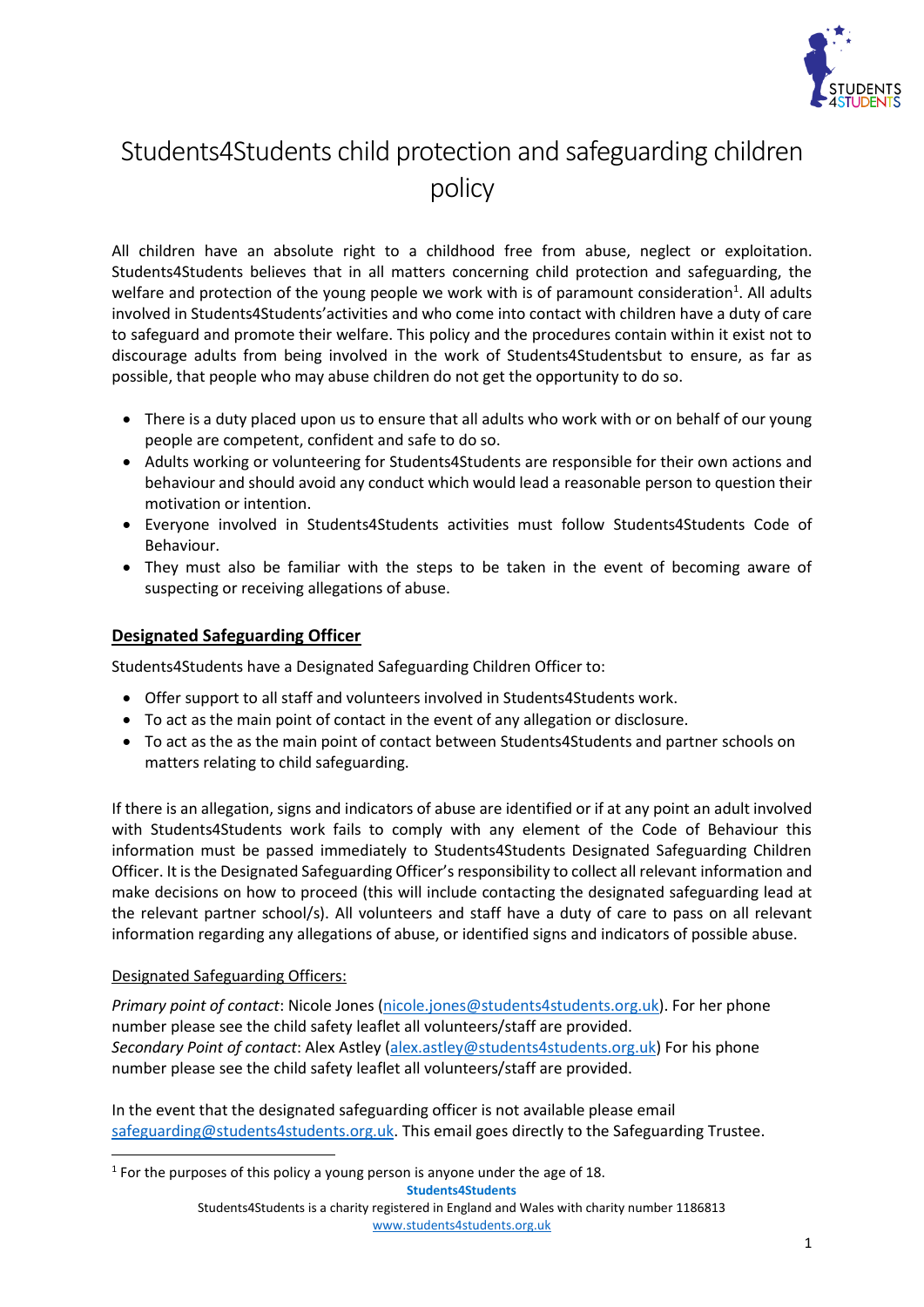

## **Definitions of Abuse:**

Physical Abuse: Physical injury to a child where there is knowledge, or a reasonable suspicion, that their injury was inflicted or knowingly not prevented.

Neglect: The persistent or severe neglect of a child which results in serious impairment of the child's health or development (both physical and mental).

Emotional Abuse: The persistent or severe emotional ill-treatment of a child which has severe adverse effect on the behaviour and emotional development of that child.

Sexual Abuse: The involvement of dependent, developmentally immature children and adolescents in sexual activities they do not truly comprehend, to which they are unable to give informed consent.

Extremism: A vocal or active opposition to fundamental human values, including democracy, the rule of law, individual liberty and mutual respect and tolerance of different faiths and beliefs.

Grooming: When someone builds an emotional connection with a child or a young person to gain their trust for the purposes of sexual abuse or exploitation.

Self Abuse: Any means by which a child or young person seeks to harm themselves. This can take lots of physical forms, including cutting, bruising, scratching, hair-pulling, poisoning, overdosing and eating disorders.

#### **Procedures**:

In all cases related to child protection and safeguarding, the main procedure is to treat the allegation seriously, in strict confidence and immediately contact the allocated school child protection and safeguarding lead/s andStudents4Students Designated Safeguarding officers. In the event of Students4Students Designated Safeguarding Officers being contacted the following protocol will be followed:

- 1. The information will immediately be passed on to the school's child protection and safeguarding lead/s.
- 2. The school shall follow the school's procedure for contacting the local Police Child Protection Unit or the Social Services Department of the relevant Local Authority. Students4Students shall support the school with any action that the school deems appropriate and shall undertake reasonable endeavours to provide the school with any assistance or documents.
- 3. Students4Students shall not, under any circumstances, undertake any independent investigation or questioning (as this may jeopardise any enquiry) unless or until Students4Students is given authorisation by the school or the Authorities. Following authorisation, Students4Students may independently follow up on the allegation.
- 4. All allegations or suspicions shall be referred to the school no matter how insignificant they seem to be or when they occur. Any information about suspicious behaviour or circumstances will be passed to the local Police Child Protection Unit or the local Social Services within 24 hours or as soon as shall be reasonably practicable.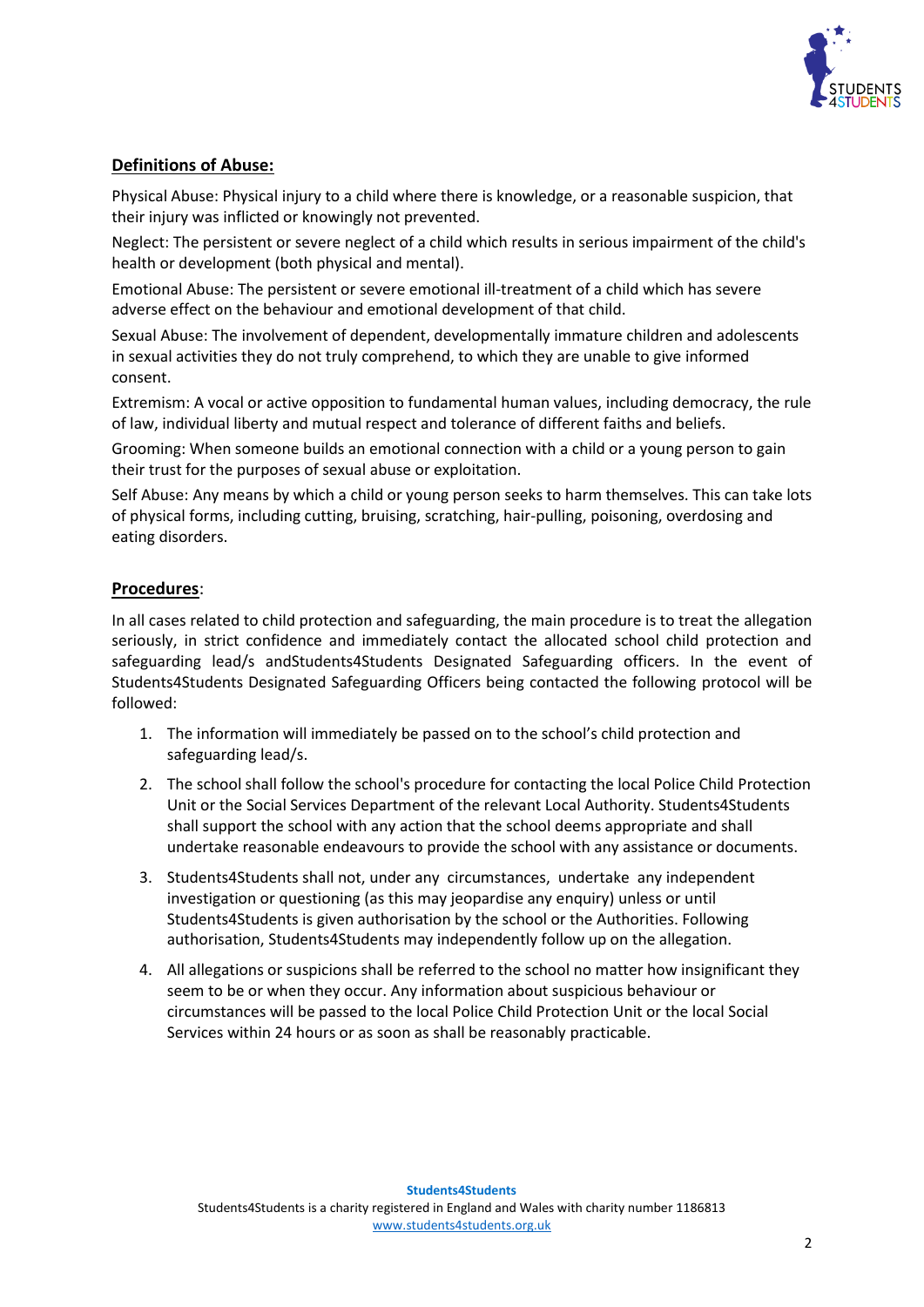

#### **In the event that a young person discloses abuse to an employee of Students4Students or a volunteer tutor Employees of Students4Studentsand volunteers shall:**

- 1. Allow the young person to speak without interruption, encouraging them to tell you only what they feel comfortable telling you, and be accepting and be non-judgemental about what is said. Do not ask investigative or leading questions of any kind.
- 2. Advise the young person that you will offer support, but that you MUST pass what they tell you and are not able to keep anything they tell you confidential.
- 3. If they refuse to tell you anything unless you promise to keep it a secret, inform them that you want to help and that there is one person you have to tell. If they then refuse to tell you any more, please respect their decision and report this incident.
- 4. Ensure that the young person is not immediately at risk of any further abuse.
- 5. Immediately after a disclosure, contact the Designated Safeguarding lead at the school the child concerned attends.
- 6. Report the facts as you know them/ or understand them, including the student's name and the account given to you by the young person using the words that they used as well as including any other information your feel is relevant.
- 7. Provide this detailed information to the Designated Safeguarding lead at the school as soon as you are able.
- 8. Immediately after informing the Designated Safeguarding lead at the school provide the same information to the Students4Students Designated Child Safety Officer
- 9. Students4Students shall retain a copy of all such notifications for a period of 10 years.

#### **In the event that a volunteer tutor suspects abuse, but it has not been disclosed by the young person Employees of Students4Studentsand volunteers shall:**

- 1. Not discuss your suspicions with the young person in question or conduct any form of investigative work.
- 2. Report the facts as you know them/ or understand them, including the student's name and the account given to you by the young person using the words that they used as well as including any other information you feel is relevant.
- 3. Provide this detailed information both to the Designated Safeguarding lead atthe schooland Students4Students Safeguarding Officers as soon as you are able.
- 4. Students4Studentsshall retain a copy of all such notifications for a period of ten years.

#### **If you receive an allegation about any adult or about a volunteer tutor (including the person hearing the allegation) Employees of Students4Students and volunteers shall:**

- 1. Immediately after receiving an allegation or disclosure, contact Students4StudentsChild Safeguarding officers and the Designated Safeguarding lead at the school the child attends.
- 2. Report the facts as you know them/ or understand them, including the names of relevant adults and/or young people and the account given to you using the words that they used as well as including any other information your feel is relevant.
- 3. Students4Studentsshall retain a copy of all such notifications for a period of ten years.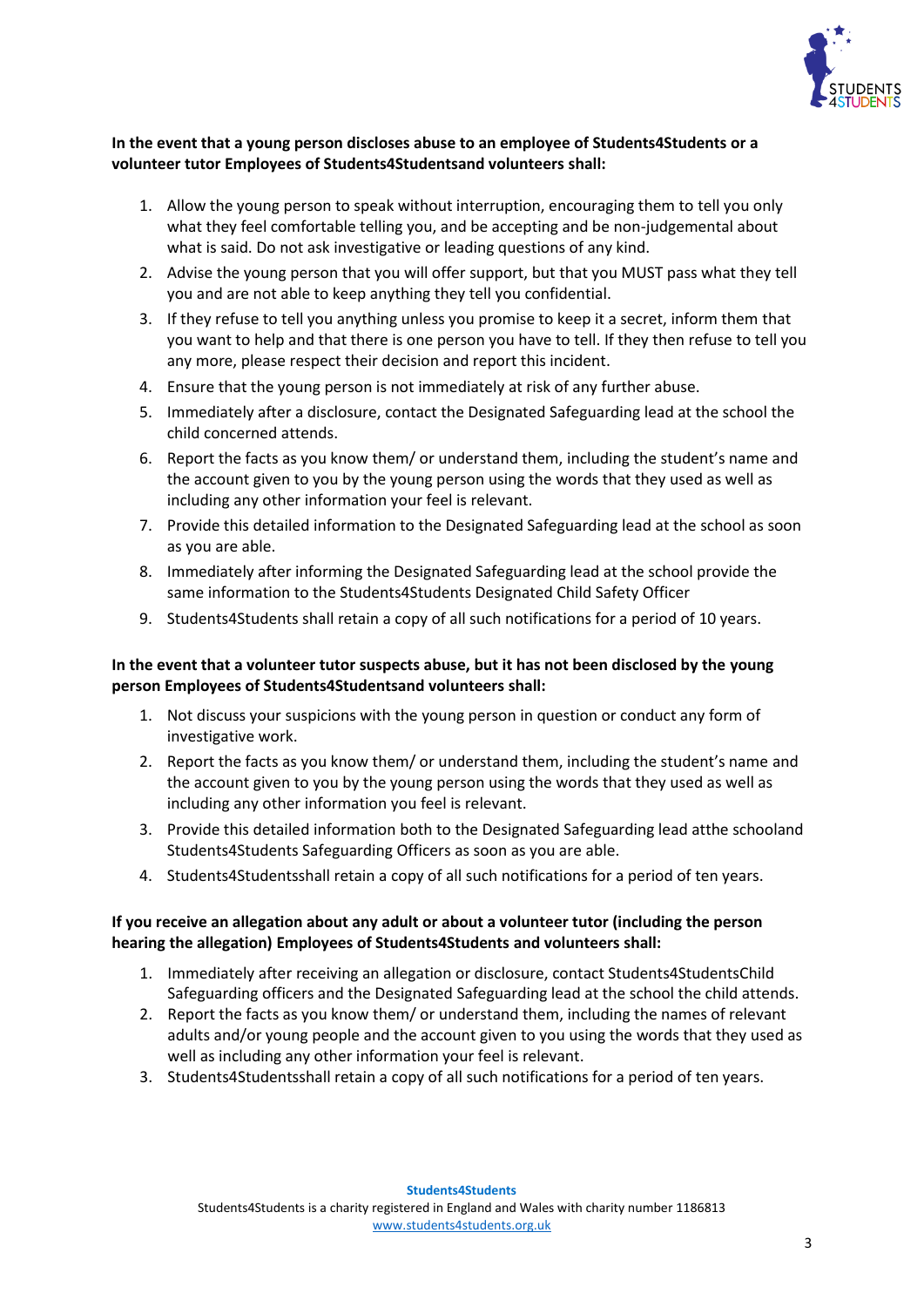

#### **If you deal with the personal data of young people (including names, grades and school)Employees of Students4Students and volunteers shall:**

- 1. Handle all information with sensitivity and confidentiality in compliance with Students4Student Data Handling Policy.
- 2. The information should be kept securely and not be made available to others without the authority of Students4Students in compliance with Students4Students Data Handling Policy

## **Recruitment and Training:**

Students4Students maintains a high standard in recruiting staff and volunteers. All Students4Students employees and volunteers will be subject to an enhanced DBS check before they can begin working within our partner schools. Every volunteer and employee must be able to fulfil one of the following:

- Have an existing enhanced DBS check, which is registered with the update service, and have it checked by a member of Students4Students staff, with the disclosure number and date of issue recorded, along with photographic ID.
- Arrange with Students4Students to have a new enhanced DBS check processed

Students4Students staff and volunteers receive mandatory training on the contents of this this policy as part of their induction, this policy is made available to all adults involved in Students4Students's activities and all volunteers sign a volunteer agreement, which confirms that they are familiar with the contents and procedures in this policy.

## **The Code of Behaviour**

All adults coming into contact with children and young people through Students4Students's work must comply with this Child Protection and Safeguarding Children Policy and this Code of Behaviour.

#### **You must:**

- Act in accordance with the partner school's policies and procedures regarding child protection and safeguarding.
- Avoid being alone with a young person or cause someone else to be alone with a young person because of your actions e.g. being late.
- If alone in a room with young people keep the door open at all times. Remember that someone else might misinterpret your actions, no matter how well intentioned.
- Be aware that any physical contact with a young person can be misinterpreted and should always be avoided. Shaking hands in a public setting is considered acceptable.
- Be aware that social networking sites are in the public domain if not protected by privacy settings. Strongly consider strengthening any privacy settings so that young people would not be able to access your online profiles and be privy to any information you would not want in the public domain.
- Block any young people that approach you online and inform Students4Students' Designated Safeguarding Officer immediately.
- Recognise that special caution is required when discussing sensitive issues with young people.